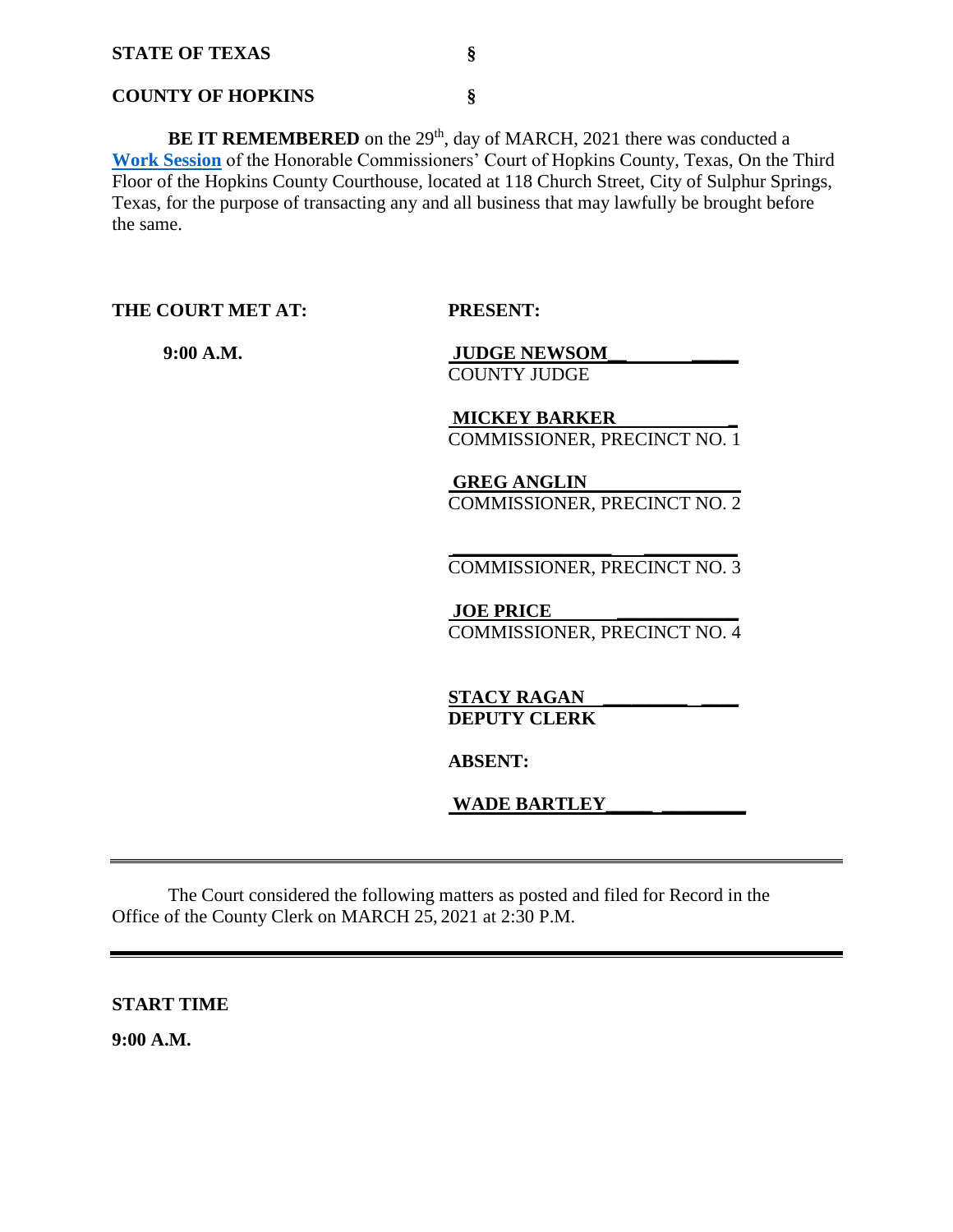## **COURT TO MEET WITH MARSHALL ENDSLEY TO DISCUSS THE COUNTY FIRE DEPARTMENT OPERATIONS, REVIEW OF REVENUE & EXPENDITURES, PROPOSED IMPROVEMENTS AND REPAIRS**

Andy Endsley Discussed Fire, VFD And Environmental Needs And Activities.

## **COURT TO MEET WITH SHERIFF LEWIS TATUM TO DISCUSS THE SHERIFF OPERATIONS, REVIEW OF REVENUE & EXPENDITURES, PROPOSED IMPROVEMENTS AND REPAIRS**

Sheriff Lewis Tatum And Tanner Crump Discussed Activities And Needs Of The Sheriff Office.

### **COURT TO MEET WITH TOM GLOSUP TO DISCUSS MAINTENANCE OF COUNTY BUILDINGS**

Tom Glosup Discussed Buildings And Maintenance. Williams Air Conditioning Appeared With Tom. Discussion Of Sheriff Office, Jail, Courthouse, Civic Center And Extension Office.

## **COURT TO DISCUSS VEGETATION MAINTENANCE ON RAILROAD**

#### **NO ACTION TAKEN**

## **COURT TO DISCUSS COUNTY ROAD INVENTORY**

Beth Wisenbaker Talked To Commissioners About Updating County Road Inventories.

#### **BUDGET WORK SESSION (S)**

**NO ACTION TAKEN**